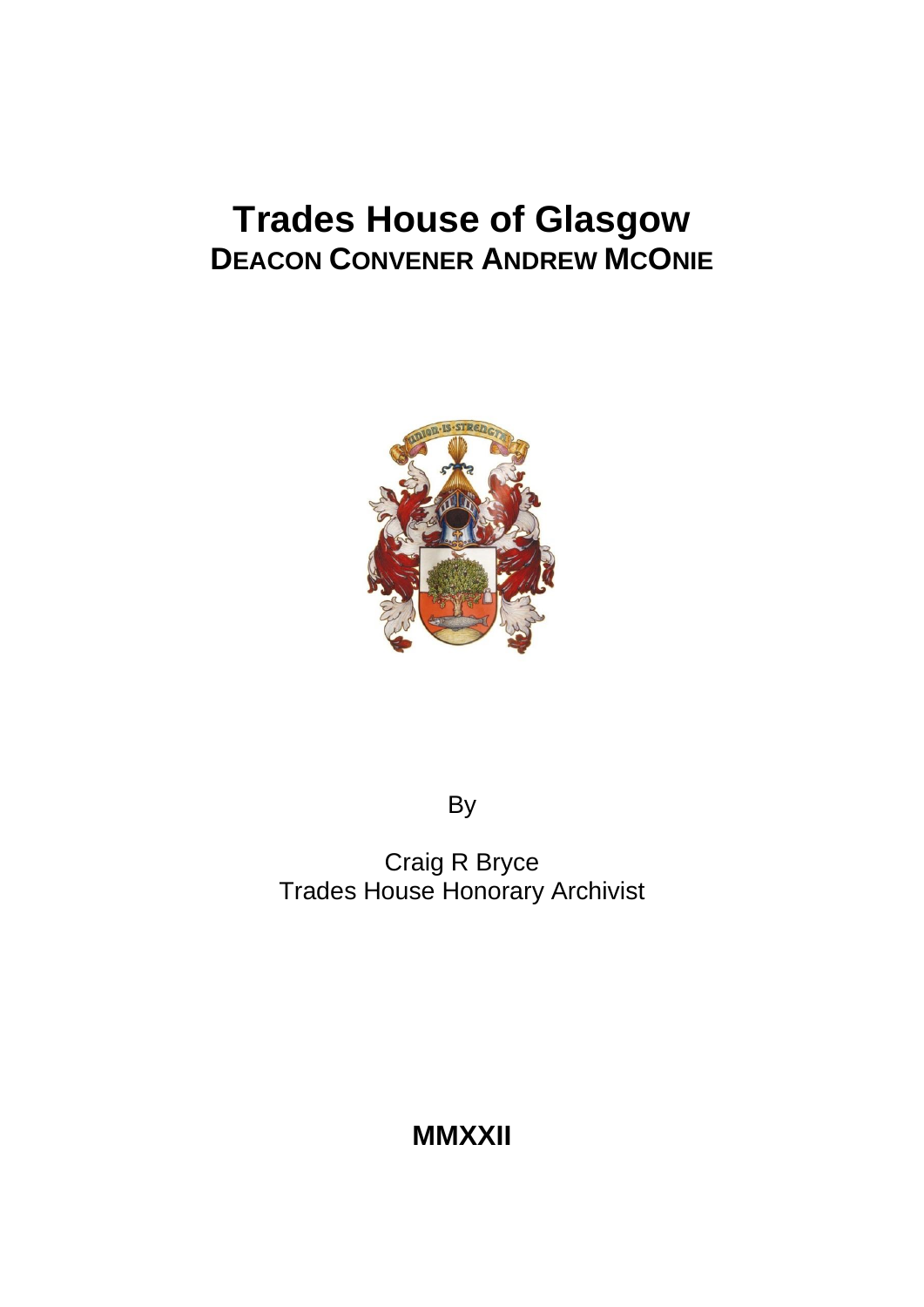## **Deacon Convener Andrew McOnie**

Andrew McOnie was born on 29th January 1819 and his parents were Andrew McOnie and Elizabeth Wood. Andrew was staying with his parents at Garscube Road, Glasgow when the 1841 census was taken and he was listed as an engineer. At that time he was staying with his parents and two siblings: Ann and John McOnie.

In 1840 P. and W. McOnie was established by the 3 brothers, Peter, William and Andrew McOnie to manufacture sugar machinery in Glasgow.

By 1848 the McOnie's concern had manufactured fifty engines and fifty mills. In that year the partnership was dissolved.

In 1848 Peter McOnie joined with James Buchanan Mirrlees, forming McOnie and Mirrlees.

1848 or 1851 William McOnie and Andrew McOnie formed W. and A. McOnie

In 1851 Andrew was residing with his parents in Garscube Road, his father was a Grazier of cattle aged 69 years and his mother was 66 years old. Andrew was living with his brothers and sister and James was a 36year old ships carpenter and John was a 25 year old Flesher whilst his sister is listed in the 1851 census as 23 years old carrying out household duties for her parents.

1857 W. and A. McOnie made sugar refinery machinery, including large waterwheel, supplied to Arnos Vale sugar factory, Tobago

In 1861 Andrew was residing at 59 St James St, Tradeston, Glasgow with his 28 year-old wife Mary and his two-year-old son, Andrew. At the time of the census, Andrew.s occupation was listed as a Mechanical Engineer (master) Employers 158 Men & 12 Boys.

Andrew married Mary McFarlane aged 231⁄4 at Lochgilphead on 25<sup>th</sup> March 1866 where Mary was staying. Mary's parents were Alexander MacFarlane, an Innkeeper and Catherine Smith.

In 1866 W. and A. McOnie completed and dispatched a 60-hp engine, shafting and boilers to Japan. The steam hammers for the same place were made by Glen and Ross and the planing punching and plate-bending machines by Thomas Shanks and Co. of Scotland Street Engine works, Glasgow

The following year on the 20<sup>th</sup> of November 1867 Andrew became a member of the Incorporation of Hammermen.

The 1871 census shows Andrew was staying at St. Andres Road, Woodvale with his 38-year-old wife Mary and he was an Engineering Master. Andrew's family had grown to include Andrew Junior aged 12 years; Peter aged 7 years, Catherine aged 5 years, Mary aged 2 years and Evelyn aged 1 year. They also had two servants who acted as Nurse and Housemaid.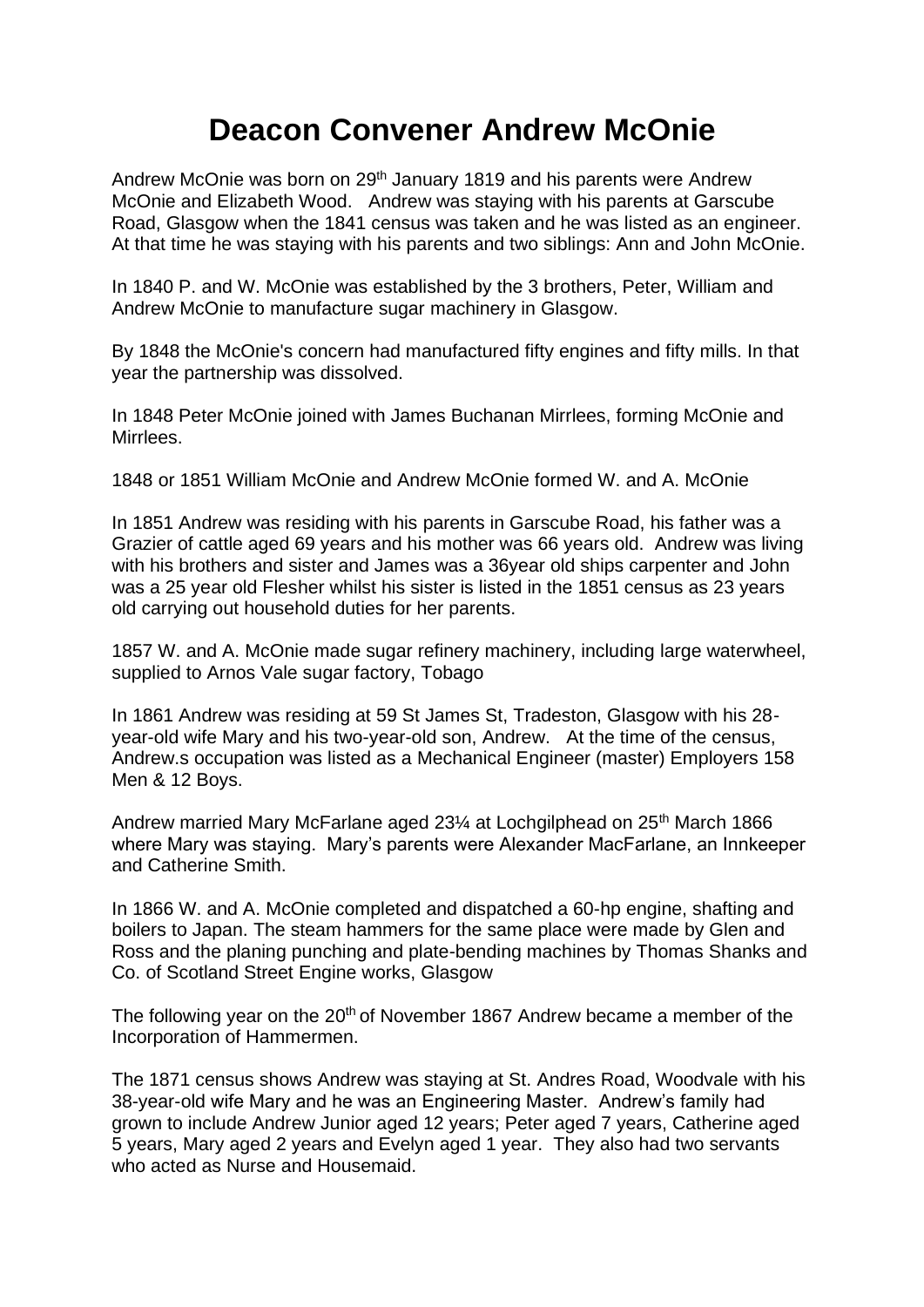In September 1873, Andrew became the Deacon of the Incorporation of Hammermen.



Andrew McOnie 1873 Scotland Street, Glasgow

An interesting event occurred at the Laminas Court in 1874, when the deacon, Mr. Andrew McOnie, presented an album to the incorporation, which, he suggested, should be devoted to collecting photographic likenesses of the members.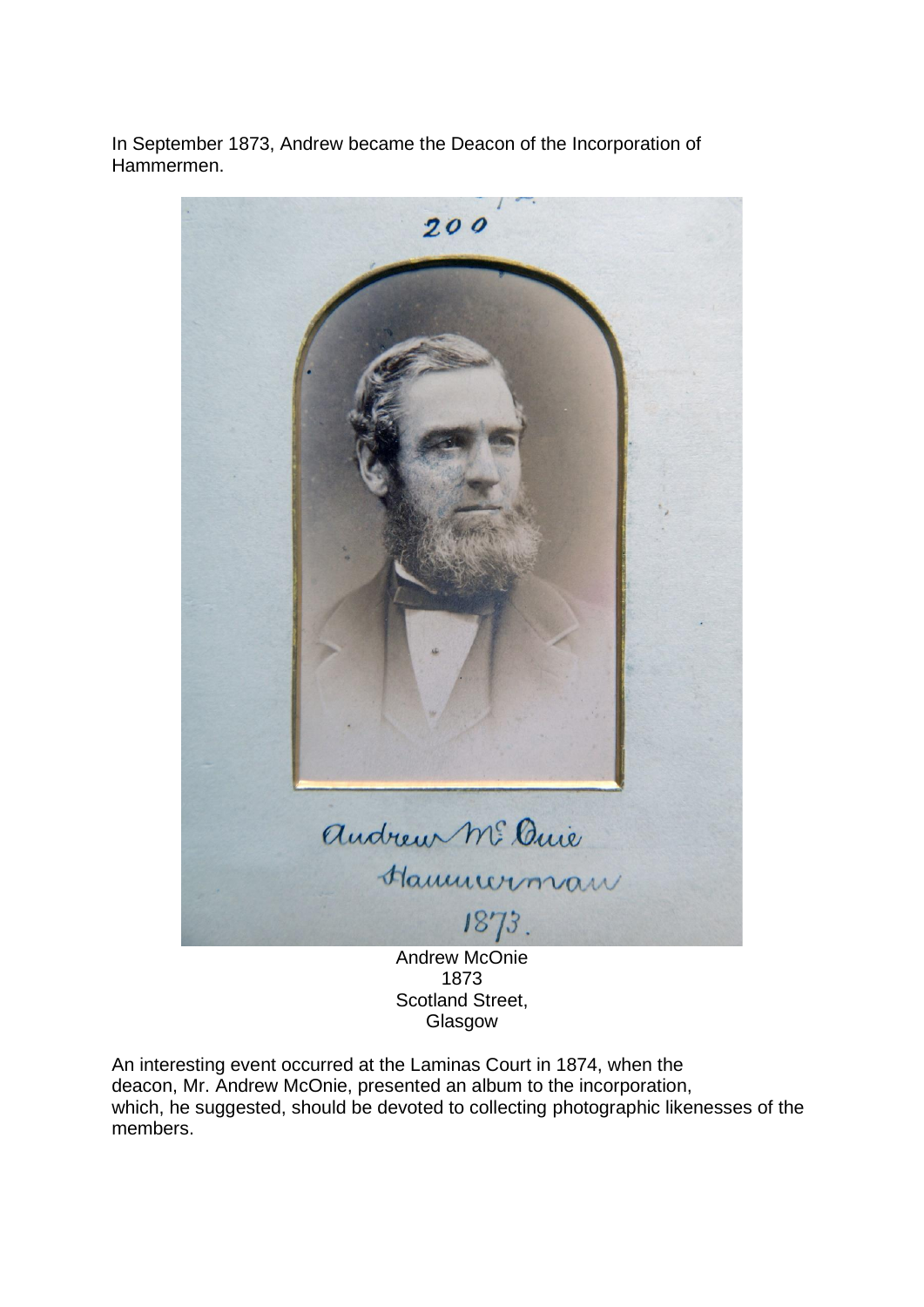## Deacon Convener 1879-80



Andrew McOmie Hammerman 1879-80

The 1881 census shows that Andrew had moved from Glasgow to Wyndham Bank, Dunoon and Kilmun, Argyll but was still listed as a Mechanical Engineer and was emplying 252 men and boys. His wife Mary was still living with him and three children: Peter aged 17 years and a Mechanical Engineer; Catherine S. McOnie